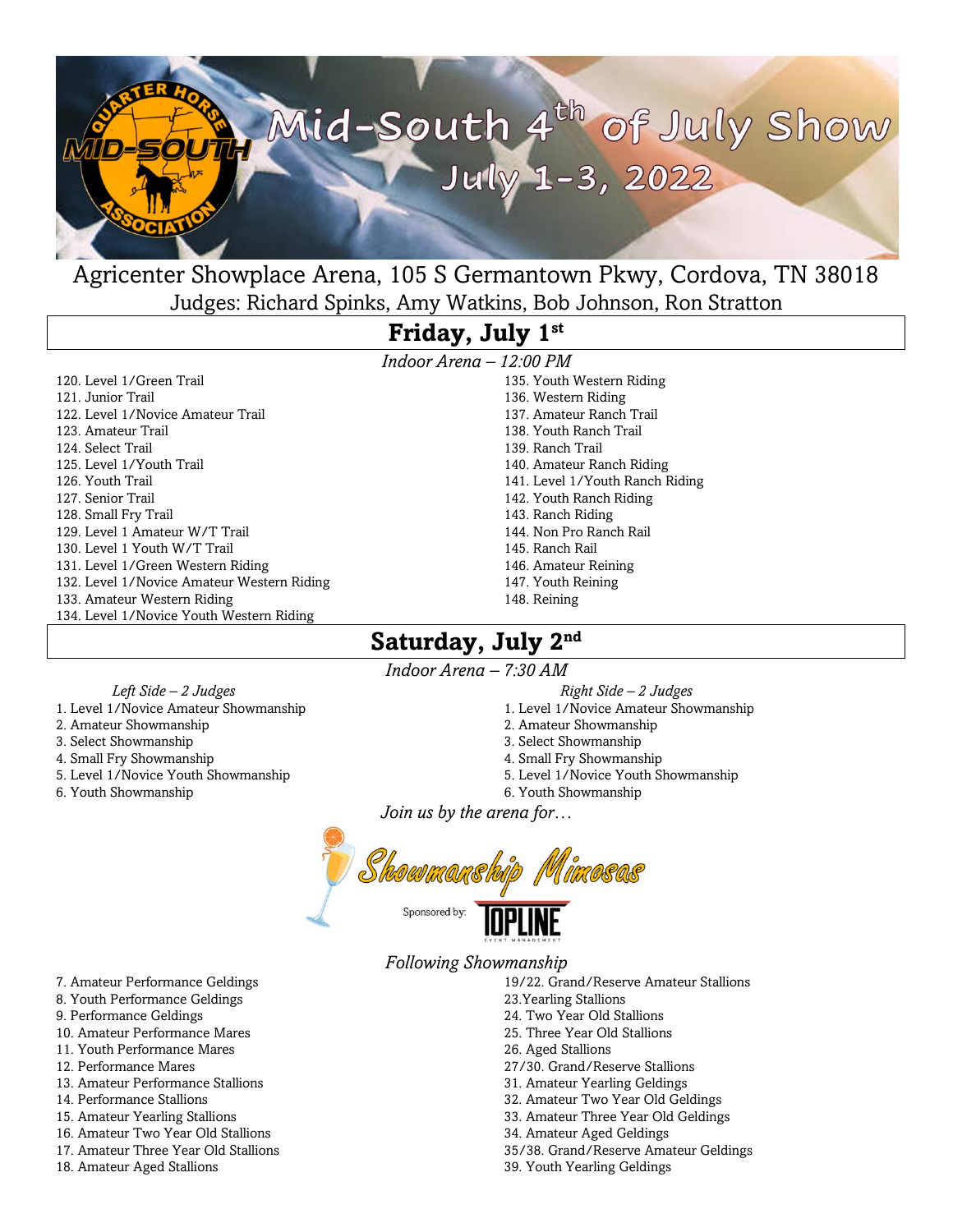40. Youth Two Year Old Geldings 41. Youth Three Year Old Geldings 42. Youth Aged Geldings 43/46. Grand/Reserve Youth Geldings 47. Yearling Geldings 48. Two Year Old Geldings 49. Three Year Old Geldings 50. Aged Geldings 51/54. Grand/Reserve Geldings 55. Amateur Yearling Mares 56. Amateur Two Year Old Mares 57. Amateur Three Year Old Mares 58. Amateur Aged Mares

#### **3000. \$500 added Stanford Happening L1 NP Pleasure**

81. Small Fry Western Pleasure 82. Small Fry Horsemanship 83. Level 1 Amateur W/T Western Pleasure 84. Level 1 Amateur W/T Horsemanship 85. Level 1 Youth W/T Western Pleasure 86. Level 1 Youth W/T Horsemanship **1000. Stanford Happening L1 11 & O W/T Pleasure** 87. Junior Western Pleasure 88. Level 1/Novice Amateur Western Pleasure 89. Amateur Western Pleasure 90. Select Western Pleasure 91. Level 1/Green Western Pleasure 92. Level 1/Novice Youth Western Pleasure 93. Youth Western Pleasure 94. Senior Western Pleasure 95. Level 1/Novice Amateur Horsemanship 96. Amateur Horsemanship 97. Select Horsemanship 98. Level 1/Novice Youth Horsemanship

99. Youth Horsemanship

120. Level 1/Green Trail 121. Junior Trail 122. Level 1/Novice Amateur Trail 123. Amateur Trail 124. Select Trail 125. Level 1/Youth Trail 126. Youth Trail 127. Senior Trail 128. Small Fry Trail 129. Level 1 Amateur W/T Trail 130. Level 1 Youth W/T Trail 131. Level 1/Green Western Riding 132. Level 1/Novice Amateur Western Riding 133. Amateur Western Riding 134. Level 1/Novice Youth Western Riding

- 135. Youth Western Riding
- 136. Western Riding

59/62. Grand/Reserve Amateur Mares 63. Youth Yearling Mares 64. Youth Two Year Old Mares 65. Youth Three Year Old Mares 66. Youth Aged Mares 67/70. Grand/Reserve Youth Mares 71. Yearling Mares 72. Two Year Old Mares 73. Three Year Old Mares 74. Aged Mares 75/78. Grand/Reserve Mares

79. Leadline *Following Halter – Indoor Arena* **8000. Blind Horsemanship** 100. Small Fry Hunter Under Saddle 101. Small Fry Equitation 102. Level 1 Amateur W/T Hunter Under Saddle 103. Level 1 Amateur W/T Equitation 104. Level 1 Youth W/T Hunter Under Saddle 105. Level 1 Youth W/T Equitation 106. Junior Hunter Under Saddle 107. Level 1/Novice Amateur Hunter Under Saddle 108. Amateur Hunter Under Saddle

- 109. Select Hunter Under Saddle
- 110. Junior Hunter Under Saddle
- 111. Level 1/Novice Youth Hunter Under Saddle
- 112. Youth Hunter Under Saddle
- 113. Senior Hunter Under Saddle
- 114. Level 1/Novice Amateur Equitation
- 115. Amateur Equitation
- 116. Select Equitation
- 117. Level 1/Novice Youth Equitation
- 118. Youth Equitation

#### *Following Halter – Covered Arena*

- 137. Amateur Ranch Trail
- 138. Youth Ranch Trail
- 139. Ranch Trail
- 140. Amateur Ranch Riding
- 141. Level 1/Youth Ranch Riding
- 142. Youth Ranch Riding
- 143. Ranch Riding

**6000. \$500 added Stanford Happening Ranch Riding**

144. Non Pro Ranch Rail 145. Ranch Rail **7000. \$250 added Sanford Happening Ranch Rail \$300 Side Pot Stanford Happening Non Pro Ranch Rail**

146. Amateur Reining 147. Youth Reining 148. Reining

## **Host Hotel:**

Holiday Inn Express & Suites *7784 Wolf Trail Cove Germantown, TN 38138* 901-309-6700 – Be sure to ask for the "MQA" rate

### **Show Management Services**

Christian Jauntig – 845-551-8123 [Info@ToplineEventMgt.com](mailto:Info@ToplineEventMgt.com) [www.ToplineEventMgt.com](http://www.toplineeventmgt.com/) **Show Secretary – Pat Kress** 865-384-5055